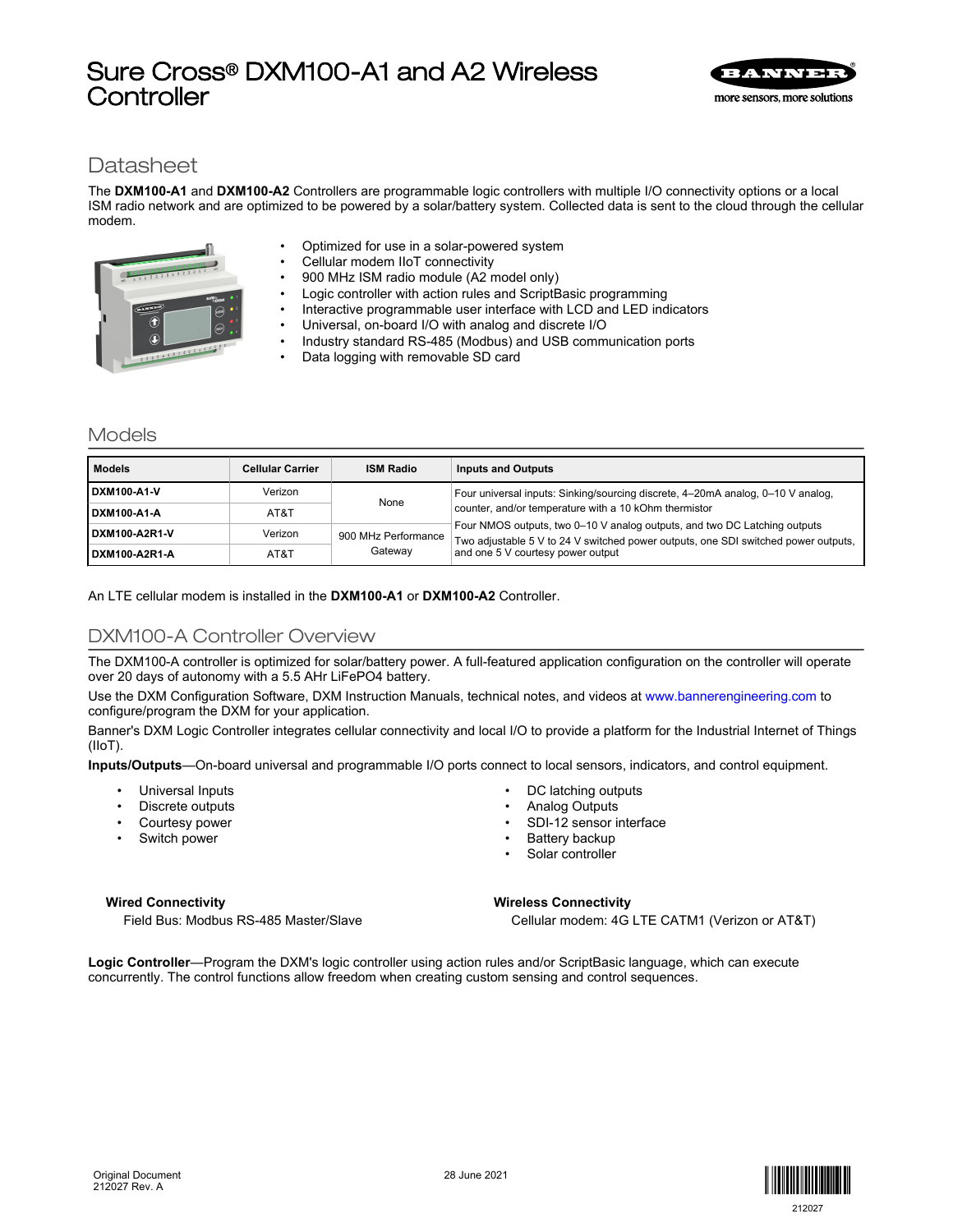| <b>Action Rules</b>                                     | <b>Scheduler</b>                                   |  |  |
|---------------------------------------------------------|----------------------------------------------------|--|--|
| Supports simple logic, counters, arithmetic, averaging/ | Time/calendar-based events                         |  |  |
| trending, and thresholding                              | Astronomical clock                                 |  |  |
| Low complexity solutions                                | Dynamic scheduling for scheduling adjustments      |  |  |
| SMS text message Notifications                          | Data Logging                                       |  |  |
| E-mail Notifications                                    | Cyclic Data/Event logging                          |  |  |
| Push data on conditions                                 | E-mail log files                                   |  |  |
| <b>Text Programming Language</b>                        | Data Sampling                                      |  |  |
| ScriptBasic                                             | Adjust cloud push intervals and sampling intervals |  |  |
| Medium complexity solutions                             | between pushes                                     |  |  |

**User Programmable LCD**—A simple user interface consists of an LCD screen and four LED indicators. Use the LCD to access the system's status and configuration, view user selectable events and data, and configure inputs and outputs.

# I/O Base Board for the DXM100-Ax





| Pin            | Name                                   | <b>Description</b>                                                                                                          |
|----------------|----------------------------------------|-----------------------------------------------------------------------------------------------------------------------------|
|                | No Connection                          | Not used                                                                                                                    |
| 2              | PW. 12-30 V DC or solar power in $(+)$ | Main power in for DXM Controller, can be 12-30 V DC or solar power (20 W panel max)                                         |
| 3              | <b>GD.</b> Ground                      | DXM ground                                                                                                                  |
| 4              | $B+$ . Battery in $($ < 15 V DC)       | 12 V battery connection, positive                                                                                           |
| 5              | <b>GD.</b> Ground                      | DXM ground                                                                                                                  |
| 6              | M-. Primary RS-485 -                   | Modbus master port (+) controlled by the DXM Controller. DXM can read/write Modbus slave devices<br>connected to this port. |
| $\overline{7}$ | M+. Primary RS-485 +                   | Modbus master port (-)                                                                                                      |
| 8              | <b>GD.</b> Ground                      | DXM ground                                                                                                                  |
| 9              | 1A. DLatch 1A                          | Input A (+) connection for first external DC latching solenoid. Use I/O board Modbus register 507 to<br>control.            |
| 10             | 1B. DLatch 1B                          | Input B (-) connection for first external DC latching solenoid                                                              |
| 11             | 2A. DLatch 2A                          | Input A (+) connection for second external DC latching solenoid. Use I/O board Modbus register 508 to<br>control.           |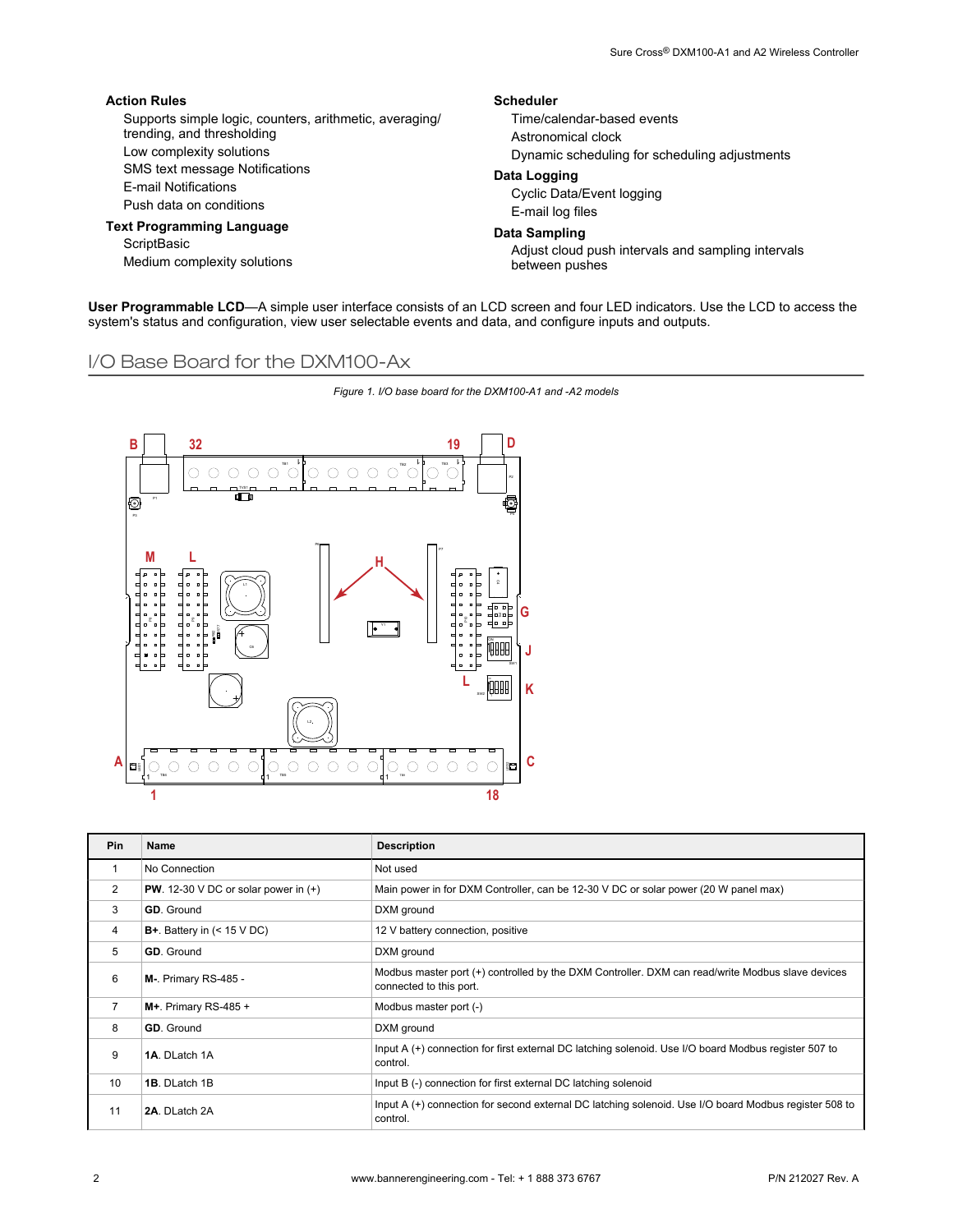| <b>Pin</b> | Name                                                                                                                                                                                   | <b>Description</b>                                                                                                                                            |  |  |
|------------|----------------------------------------------------------------------------------------------------------------------------------------------------------------------------------------|---------------------------------------------------------------------------------------------------------------------------------------------------------------|--|--|
| 12         | 2B. DLatch 2B                                                                                                                                                                          | Input B (-) connection for second external DC latching solenoid                                                                                               |  |  |
| 13         | S-. Secondary RS-485 -                                                                                                                                                                 | Modbus Slave RS-485 (+) connection for host system as a Modbus master communicating to the DXM<br>controller as a Modbus Slave device.                        |  |  |
| 14         | S+. Secondary RS-485 +                                                                                                                                                                 | Modbus Slave RS-485 (-) connection.                                                                                                                           |  |  |
| 15         | SP. SDI-12 Courtesy Power                                                                                                                                                              | Power connection for external SDI-12 sensors                                                                                                                  |  |  |
| 16         | SD. SDI-12 Data                                                                                                                                                                        | Communications line for external SDI-12 sensors                                                                                                               |  |  |
| 17         | GD. Ground                                                                                                                                                                             | Ground connection for SDI-12 sensor (DXM common ground)                                                                                                       |  |  |
| 18         | P3. Courtesy Power 5 V                                                                                                                                                                 | Courtesy Power output 5 V, limited to 500 mA                                                                                                                  |  |  |
| 19         | A2. Analog OUT 2 (0-10 V)                                                                                                                                                              | Analog output 2, (0-10 V) controlled by I/O board Modbus register 508. (values range from 0-10000)                                                            |  |  |
| 20         | A1. Analog OUT 1 (0-10 V)                                                                                                                                                              | Analog output 1, (0-10 V) controlled by I/O board Modbus register 507. (values range from 0-10000)                                                            |  |  |
| 21         | P2. Adjustable Courtesy Power (5-24 V)                                                                                                                                                 | Adjustable power output 2, 5-24 V DC. Use DXM Configuration Software to set voltage output and<br>associating power output to input pins.                     |  |  |
| 22         | N4. NMOS OUT 4                                                                                                                                                                         | NMOS switch to ground controlled by I/O Modbus registers 504; 1A maximum at 30 V DC.                                                                          |  |  |
| 23         | N3. NMOS OUT 3                                                                                                                                                                         | NMOS switch to ground controlled by I/O Modbus registers 503; 1A maximum at 30 V DC.                                                                          |  |  |
| 24         | N2. NMOS OUT 2                                                                                                                                                                         | NMOS switch to ground controlled by I/O Modbus registers 502; 1A maximum at 30 V DC.                                                                          |  |  |
| 25         | N <sub>1</sub> . NMOS OUT 1                                                                                                                                                            | NMOS switch to ground controlled by I/O Modbus registers 501; 1A maximum @ 30VDC.                                                                             |  |  |
| 26         | GD. Ground                                                                                                                                                                             | DXM ground                                                                                                                                                    |  |  |
| 27         | Universal input #4, NPN, PNP, 0-20 mA, 0-10 V, 10k Thermistor. Use DXM Configuration Software or<br>U4. Universal Input 4<br>Modbus registers to set input type. I/O Modbus register 4 |                                                                                                                                                               |  |  |
| 28         | Universal input #3, NPN, PNP, 0-20 mA, 0-10 V, 10k Thermistor. Use DXM Configuration Software or<br>U3. Universal Input 3<br>Modbus registers to set input type. I/O Modbus register 3 |                                                                                                                                                               |  |  |
| 29         | GD. Ground                                                                                                                                                                             | DXM ground                                                                                                                                                    |  |  |
| 30         | Adjustable power output 1, 5-24 V DC. Use DXM Configuration Software to set voltage output and<br>P1. Adjustable Courtesy Power (5-24 V)<br>associating power output to input pins.    |                                                                                                                                                               |  |  |
| 31         | U2. Universal Input 2                                                                                                                                                                  | Universal input #2, NPN, PNP, 0-20 mA, 0-10 V, 10k Thermistor. Use DXM Configuration Software or<br>Modbus registers to set input type. I/O Modbus register 2 |  |  |
| 32         | Universal input #1, NPN, PNP, 0-20 mA, 0-10 V, 10k Thermistor. Use DXM Configuration Software or<br>U1. Universal Input 1<br>Modbus registers to set input type. I/O Modbus register 1 |                                                                                                                                                               |  |  |

| A | Base board LED                    |   |                                               |   | Modbus Slave ID DIP Switches |
|---|-----------------------------------|---|-----------------------------------------------|---|------------------------------|
| B | A1. Cellular or secondary antenna |   |                                               | ĸ | Modbus Slave ID DIP Switches |
|   | Radio LED                         | G | Programming header                            |   | Processor Board Connection   |
|   | A2. ISM Antenna                   | н | ISM Radio Board Connection (A2 model<br>only) | М | <b>Display Connection</b>    |

# DXM100-Ax Documentation

For more information about the DXM100 family of products, please see additional documentation and videos on the Banner website: [www.bannerengineering.com.](http://www.bannerengineering.com)

- DXM100-Bx Wireless Controller Instruction Manual, p/n [190037](http://info.bannerengineering.com/cs/groups/public/documents/literature/190037.pdf)
- DXM ScriptBasic Instruction Manual, p/n [191745](http://info.bannerengineering.com/cs/groups/public/documents/literature/191745.pdf)
- DXM Controller API Protocol, p/n [186221](http://info.bannerengineering.com/cs/groups/public/documents/literature/186221.pdf)
- DXM Controller Configuration Quick Start, p/n [191247](http://info.bannerengineering.com/cs/groups/public/documents/literature/191247.pdf)
- DXM Enclosure Kit Setup Guide (Solar Kits), p/n [223953](http://info.bannerengineering.com/cs/groups/public/documents/literature/223953.pdf)
- DXM Configuration Software v4 (p/n b 4496867)
- DXM Configuration Software v4 Instruction Manual, p/n [209933](http://info.bannerengineering.com/cs/groups/public/documents/literature/209933.pdf)
- Banner CDS Web Service Quick Start Guide, p/n [201126](http://info.bannerengineering.com/cs/groups/public/documents/literature/201126.pdf)
- Banner CDS Web Service Instruction Manual, p/n [178337](http://info.bannerengineering.com/cs/groups/public/documents/literature/178337.pdf)
- Additional technical notes and videos

Technical notes, configuration examples, and ScriptBasic program examples are available at [www.bannerengineering.com](http://www.bannerengineering.com).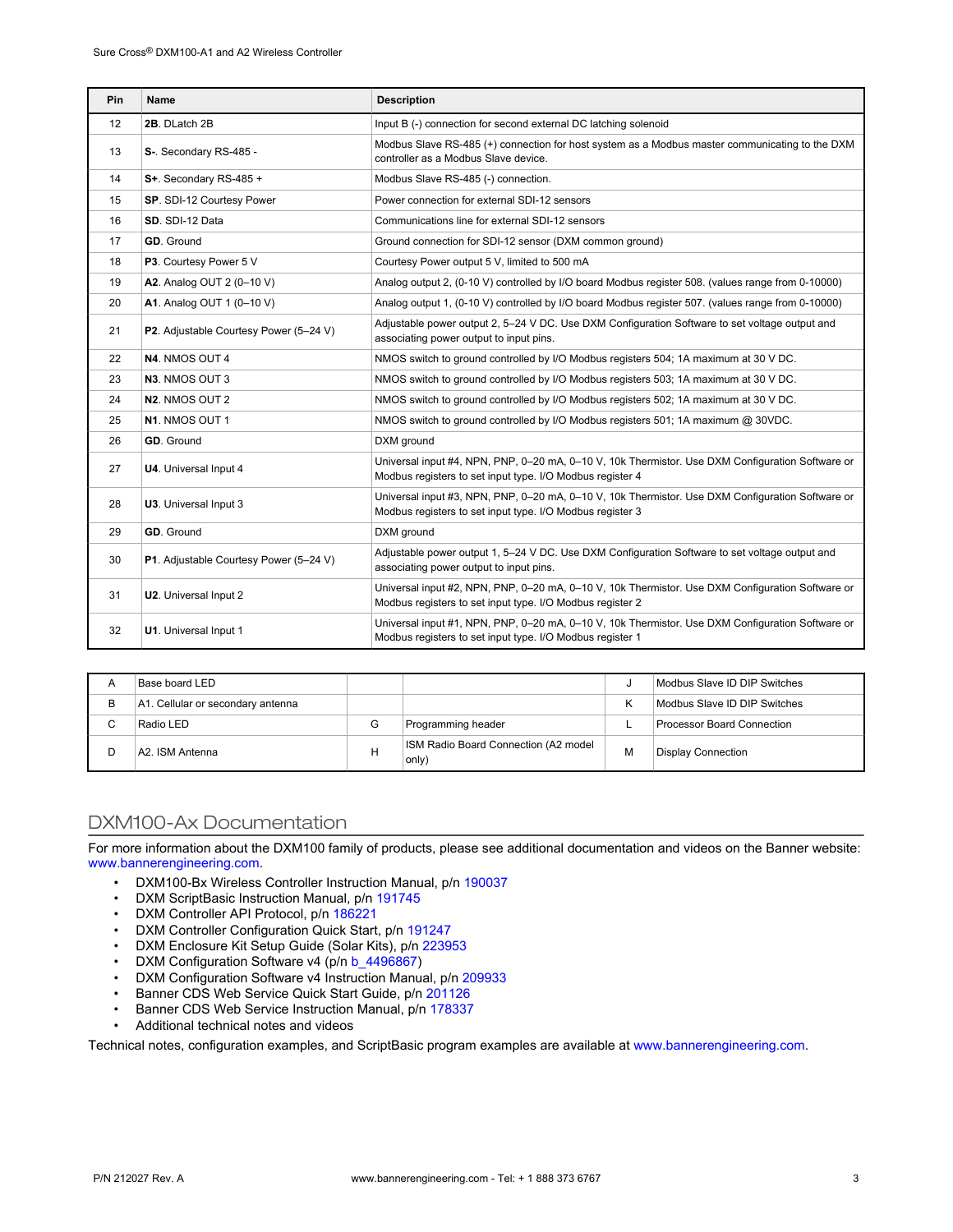# DXM100-A Configuration

Use the DXM Configuration Software to customize the configuration of the controller. Select the DXM100-A model when using the configuration software.

When the USB cable is plugged into the DXM Controller, the device is powered by the USB power. When the USB cable is unplugged, the device resets itself and is powered by the connected battery.

The DXM100-A kit has operating limitations based on the storage capacity of the 12 V lithium iron phosphate battery (5.5 Ah), the 5 W solar panel (0.29 A maximum) and the days of autonomy desired. The main power consumption contributors are:

- Cellular push interval, which should be set to 15 minutes or longer (use the Sample Count parameter for greater granularity) • RS485 communications of external Modbus devices using switched power
- Poor cellular signal strength and/or radio signal strength, creating multiple retry attempts.

Efficient operations include:

- DC Latch operations
- SDI-12 operations
- I/O operations
- ISM radio network operations

Some example configuration that operate on less than 5 mA (on average), and operate using the 12 V battery (5.5 Ah) without sun for over 20 days include:

- SDI-12 reading in 15-minute intervals
- Two DC latching outputs toggling every 5 minutes
- One temperature/humidity probe powered from 16 V switched power reading every 5 minutes
- ScriptBasic program controlling temperature/humidity power and reading, DC latching control
- Read rules operating every 5 to 15 minutes for solar charging parameters and SDI-12 data
- Cellular push every 15 minutes, sampling every 5 minutes, for 16 Local Registers
- ISM radio devices operating at 0.25 W transmit power mode (default radio transmit power is 1 W)

Verify the battery consumption. When creating custom configurations, measure the current draw on the battery. Load the DXM100-A device configuration and measure the average current draw over two or three cellular pushes. A meter in series with the battery may cause the device to brown out if the battery is not fully charged.

## **Specifications**

#### **Supply Voltage**

12 to 30 V DC (use only with a suitable Class 2 power supply (UL) or a SELV (CE) power supply) or 12 V lithium iron phosphate battery

#### **Courtesy Power Out**

One output at 5 Volts, 500 mA maximum No short circuit protection

#### **Switched Power Outputs**

Two adjustable 5 V to 24 V outputs One SDI-12 adjustable 5 V to 24 V output 5 V: 400 mA maximum 16 V: 125 mA maximum 24 V: 85 mA maximum

#### **Power Consumption**

4 mA average at 12 V (exclusive of load)

#### **Counters, Synchronous**

32-bits unsigned 10 ms clock rate minimum

**Universal Inputs**

Sinking/Sourcing discrete, 4–20 mA analog, 0–10 V analog, counter, and temperature 10 kOhm thermistor

#### **Communication Hardware (MultiHop RS-485)**

Interface: 2-wire half-duplex RS-485

Baud rates: 9.6k, 19.2k (default), or 38.4k via DIP switches; 1200 and 2400 via the MultiHop Configuration Software Data format: 8 data bits, no parity, 1 stop bit

#### **Shock and Vibration**

All models meet IEC 60068-2-6 and IEC 60068-2-27 testing criteria Shock: 30G 11 ms duration, half sine wave per IEC 60068-2-27 Vibration: 10 Hz to 55 Hz, 0.5 mm peak-to-peak amplitude per IEC 60068-2-6

#### **Solar Power**

12 V lithium iron phosphate battery 3 A maximum charge current 12 V, 5 W solar panel (supplied with DEK Kit); 12 V, 20 W maximum solar panel

#### **Communication Protocols**

Modbus RTU Master/Slave and SDI-12 Cellular modem for Internet connectivity

#### **Logging**

8 GB maximum; removable Micro SD card format

**Construction**

Polycarbonate

#### **Analog Outputs (DAC)**

0 to 10 V DC output Accuracy: 0.1% of full scale +0.01% per °C Resolution: 12-bit

#### **Discrete Output Rating (NMOS)**

Less than 1 A max current at 30 V DC ON-State Saturation: Less than 0.7 V at 20 mA ON Condition: Less than 0.7 V OFF Condition: Open

#### **Operating Conditions** <sup>1</sup>

–20 °C to +60 °C (–4 °F to +140 °F) 95% maximum relative humidity (non-condensing) Radiated Immunity: 10 V/m (EN 61000-4-3)

## **Environmental Rating**

DXM100-A only: IP20 DEK100-A Kit: NEMA 4X

<sup>1</sup> Operating the devices at the maximum operating conditions for extended periods can shorten the life of the device.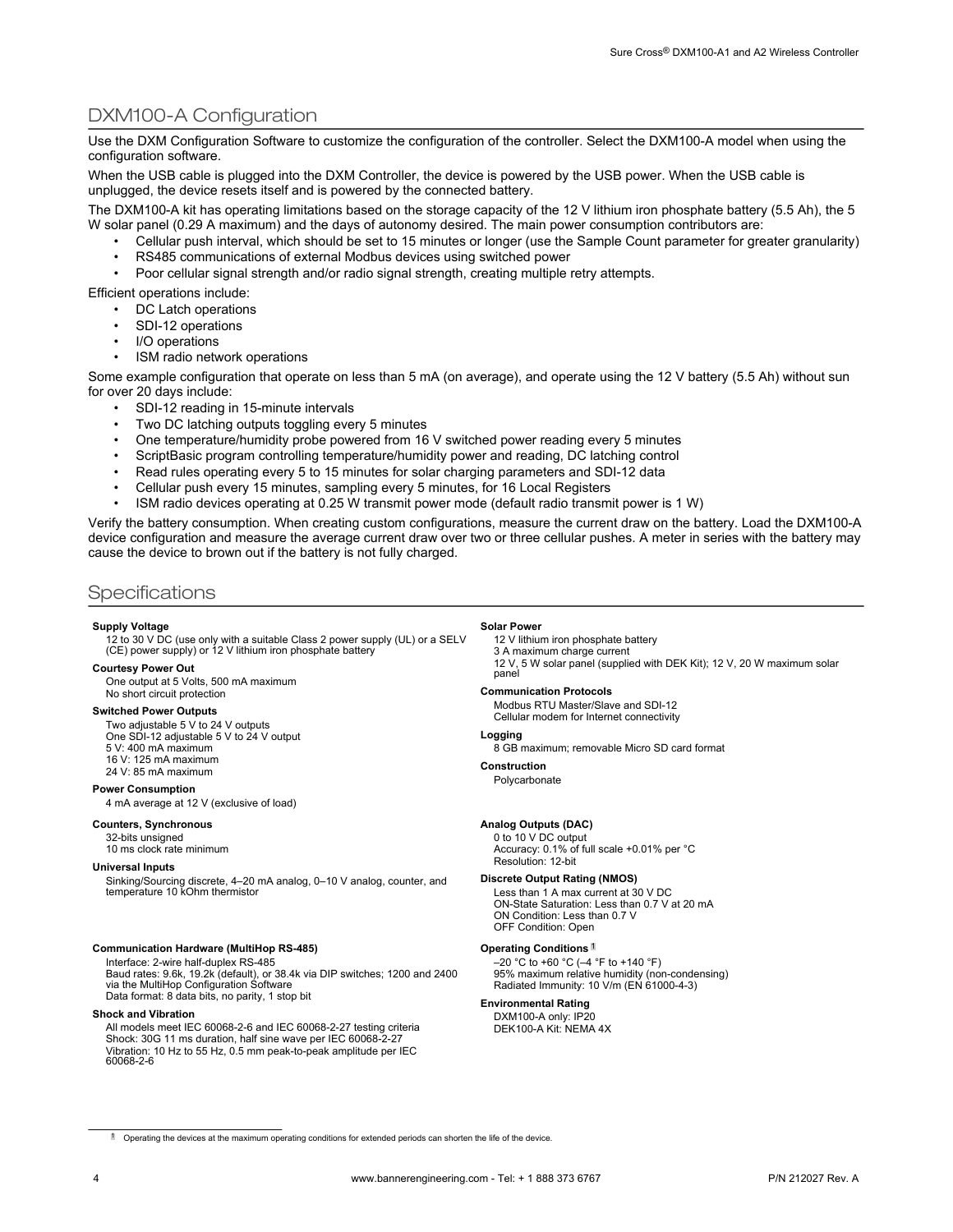# Specifications for the A2 Model Only

The following specifications apply only to the A2 model.

#### **Radio Range** <sup>2</sup>

900 MHz, 1 Watt: Up to 9.6 km (6 miles)

**Antenna Minimum Separation Distance**

900 MHz, 1 Watt: 4.57 m (15 ft)

**Radio Transmit Power** 900 MHz, 1 Watt: 30 dBm (1 W) conducted (up to 36 dBm EIRP)

### **Spread Spectrum Technology**

FHSS (Frequency Hopping Spread Spectrum)

#### **900 MHz Compliance (1 Watt)**

FCC ID UE3RM1809: FCC Part 15, Subpart C, 15.247 IC: 7044A-RM1809 IFT: RCPBARM13-2283

# **Antenna Connection**

Ext. Reverse Polarity SMA, 50 Ohms Max Tightening Torque: 0.45 N·m (4 lbf·in)

**Link Timeout (Performance)**

**Power Supplies**

Gateway: Configurable via User Configuration Software Node: Defined by Gateway

## **Accessories**

For a complete list of all the accessories for the Sure Cross wireless product line, please download the [Accessories List](http://info.bannersalesforce.com/intradoc-cgi/nph-idc_cgi.exe?IdcService=GET_FILE&dDocName=b_3147091&RevisionSelectionMethod=Latest&Rendition=web) (p/n b\_3147091)

#### **Cordsets**

MQDC1-506—5-pin M12/Euro-style, straight, single ended, 6 ft MQDC1-530—5-pin M12/Euro-style, straight, single ended, 30 ft

#### **Misc Accessories**

BWA-CG.5-3X5.6-10—Cable Gland Pack: 1/2-inch NPT, Cordgrip for 3 holes of 2.8 to 5.6 mm diam, 10 pack

BWA-HW-052— Cable Gland and Vent Plug Pack: includes 1/2-inch NPT gland, 1/2-inch NPT multi-cable gland, and 1/2-inch NPT vent plug, one each

[PSDINP-24-13 —](http://info.bannersalesforce.com/intradoc-cgi/nph-idc_cgi.exe?IdcService=GET_FILE&dDocName=180340&RevisionSelectionMethod=Latest&Rendition=web)DC power supply, 1.3 Amps, 24 V DC, with DIN Rail Mount, Class I Division 2 (Groups A, B, C, D) Rated [PSDINP-24-25 —](http://info.bannersalesforce.com/intradoc-cgi/nph-idc_cgi.exe?IdcService=GET_FILE&dDocName=180340&RevisionSelectionMethod=Latest&Rendition=web) DC power supply, 2.5 Amps, 24 V DC, with DIN Rail Mount, Class I Division 2 (Groups A, B, C, D) Rated [BWA-SOLAR PANEL 5W](http://info.bannersalesforce.com/intradoc-cgi/nph-idc_cgi.exe?IdcService=GET_FILE&dDocName=185281&RevisionSelectionMethod=Latest&Rendition=web) —Solar Panel, 12 V, 5 W, Multicrystalline, 270 × 222 × 17, Wall/Pole clamp style mounting bracket included (does not include controller) [BWA-SOLAR PANEL 20W—](http://info.bannersalesforce.com/intradoc-cgi/nph-idc_cgi.exe?IdcService=GET_FILE&dDocName=185282&RevisionSelectionMethod=Latest&Rendition=web)Solar Panel, 12 V, 20 W, Multicrystalline, 573 ×

357 × 30, "L" style mounting bracket included (does not include controller)

## **Warnings**

**Install and properly ground a qualified surge suppressor when installing a remote antenna system.** Remote antenna configurations installed without surge suppressors invalidate the manufacturer's warranty. Keep the ground wire as short as possible and make all ground connections to a single-point ground system to ensure no ground loops are created. No surge suppressor can absorb all lightning strikes; do not touch the Sure Cross® device or any equipment connected to the Sure Cross device during a thunderstorm.

**Exporting Sure Cross® Radios.** It is our intent to fully comply with all national and regional regulations regarding radio frequency emissions. **Customers who want to re-export this product to a country other than that to which it was sold must ensure the device is approved in the destination country.** The Sure Cross wireless products were certified for use in these countries using the antenna that ships with the product. When using other antennas, verify you are not exceeding the transmit power levels allowed by local governing agencies. This device has been designed to operate with the antennas listed on Banner Engineering's website and having a maximum gain of 9 dBm. Antennas not included in this list or having a gain greater that 9 dBm are strictly prohibited for use with this device. The required antenna impedance is 50 ohms. To reduce potential radio interference to other users, the antenna type and its gain should be so chosen such that the equivalent isotropically radiated power (EIRP) is not more than that permitted for successful communication. Consult with Banner Engineering Corp. if the destination country is not on this list.



**Important:** Please download the complete DXM100-A1 or A2 Wireless Controller technical documentation, available in multiple languages, from www.bannerengineering.com for details on the proper use, applications, Warnings, and installation instructions of this device.



**Important:** Por favor descargue desde www.bannerengineering.com toda la documentación técnica de los DXM100-A1 or A2 Wireless Controller, disponibles en múltiples idiomas, para detalles del uso adecuado, aplicaciones, advertencias, y las instrucciones de instalación de estos dispositivos.



**Important:** Veuillez télécharger la documentation technique complète des DXM100-A1 or A2 Wireless Controller sur notre site www.bannerengineering.com pour les détails sur leur utilisation correcte, les applications, les notes de sécurité et les instructions de montage.



#### **WARNING:**

- **Do not use this device for personnel protection**
- Using this device for personnel protection could result in serious injury or death.
- This device does not include the self-checking redundant circuitry necessary to allow its use in personnel safety applications. A device failure or malfunction can cause either an energized (on) or deenergized (off) output condition.

<sup>&</sup>lt;sup>2</sup> Radio range is with the 2 dB antenna that ships with the product. High-gain antennas are available, but the range depends on the environment and line of sight. Always verify your wireless<br>network's range by performing